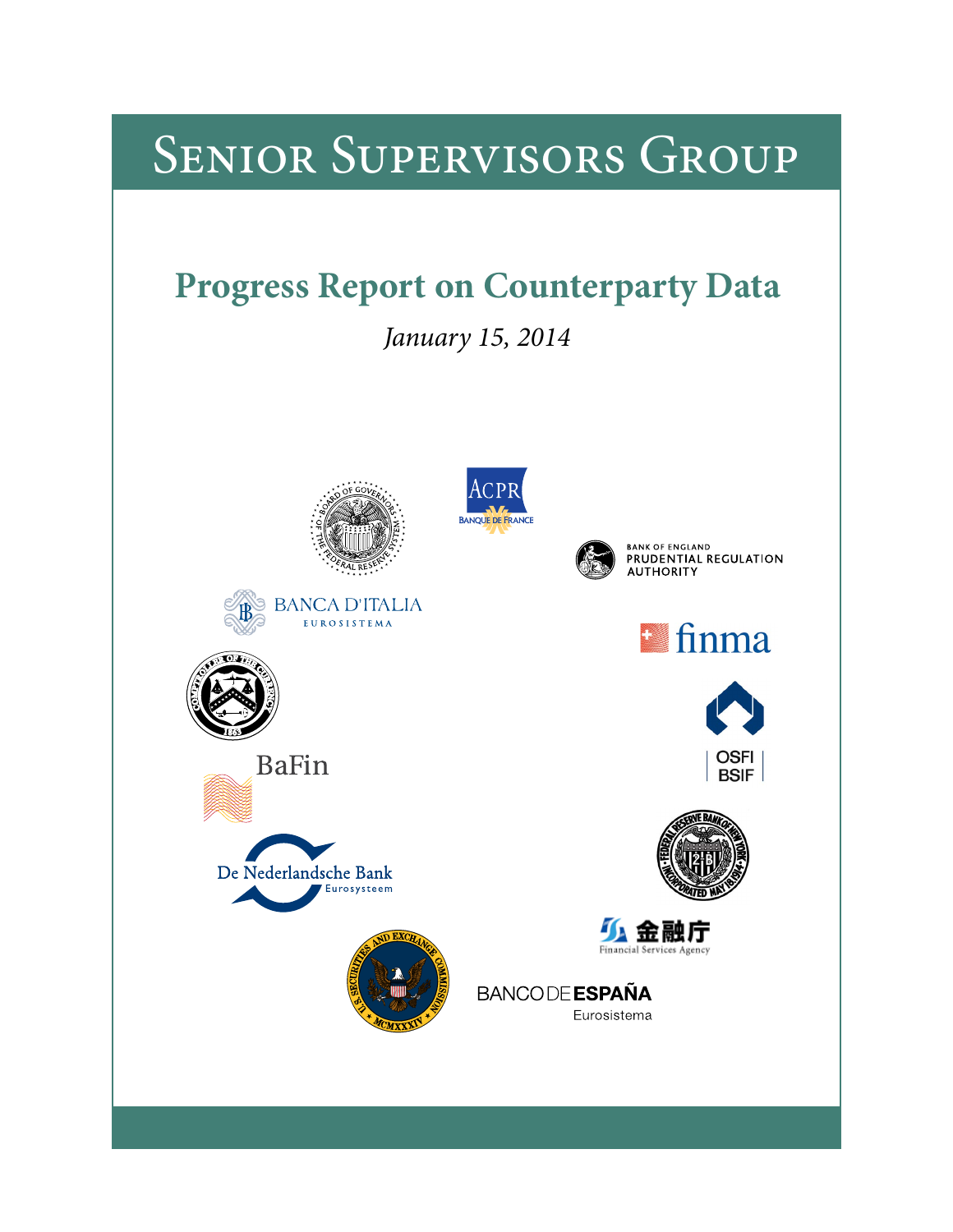**CANADA** *Office of the Superintendent of Financial Institutions*

**FRANCE** *Prudential Control Authority*

**GERMANY** *Federal Financial Supervisory Authority*

**ITALY** *Bank of Italy*

**JAPAN** *Financial Services Agency*

**THE NETHERLANDS** *The Netherlands Bank*

**SPAIN** *Bank of Spain*

**SWITZERLAND** *Financial Market Supervisory Authority*

**UNITED KINGDOM** *Prudential Regulation Authority*

**UNITED STATES** *Board of Governors of the Federal Reserve System*

*Federal Reserve Bank of New York*

*Office of the Comptroller of the Currency*

*Securities and Exchange Commission*

# **Senior Supervisors Group**

January 15, 2014

Mr. Mark Carney, Chairman Financial Stability Board Bank for International Settlements Centralbahnplatz 2 CH-4002 Basel Switzerland

Dear Mr. Carney:

I am pleased to send you this report of the Senior Supervisors Group (SSG), "Progress Report on Counterparty Data." The document summarizes the insights and experiences gained from the SSG's "Top 20" Counterparty project, which began in 2008 in response to the financial crisis. This counterparty exposure data collection program had two primary aims: to inform supervisors of the level of and changes in significant bilateral derivatives and other counterparty exposures and to enhance the ability of firms to produce accurate and timely counterparty information.

Our observations in this report indicate that firms' progress toward consistent, timely, and accurate reporting of top counterparty exposures fails to meet supervisory expectations as well as industry self-identified best practices. Data quality is of particular concern. Additionally, we believe that the supervisors of these firms must prioritize the effort within the scope of their own work and commit to impressing upon firms the importance of being able to quickly and accurately aggregate top counterparty exposures. The SSG will continue to monitor and review these practices periodically to ensure their effectiveness going forward.

The successful transition of the Top 20 Counterparty project from the SSG to the newly established, independent, and permanent International Data Hub at the Bank for International Settlements represents a milestone in the development of critical data collection and analysis. We believe that the Financial Stability Board's strong leadership in the transition and shared governance of this effort will lead not only to greater communication of vital information for supervisors and policymakers but also to a more heightened focus on improving firms' ability to aggregate and report their counterparty exposures in a consistent, timely, and accurate manner.

Sincerely,

Sarah Dahlgren Chair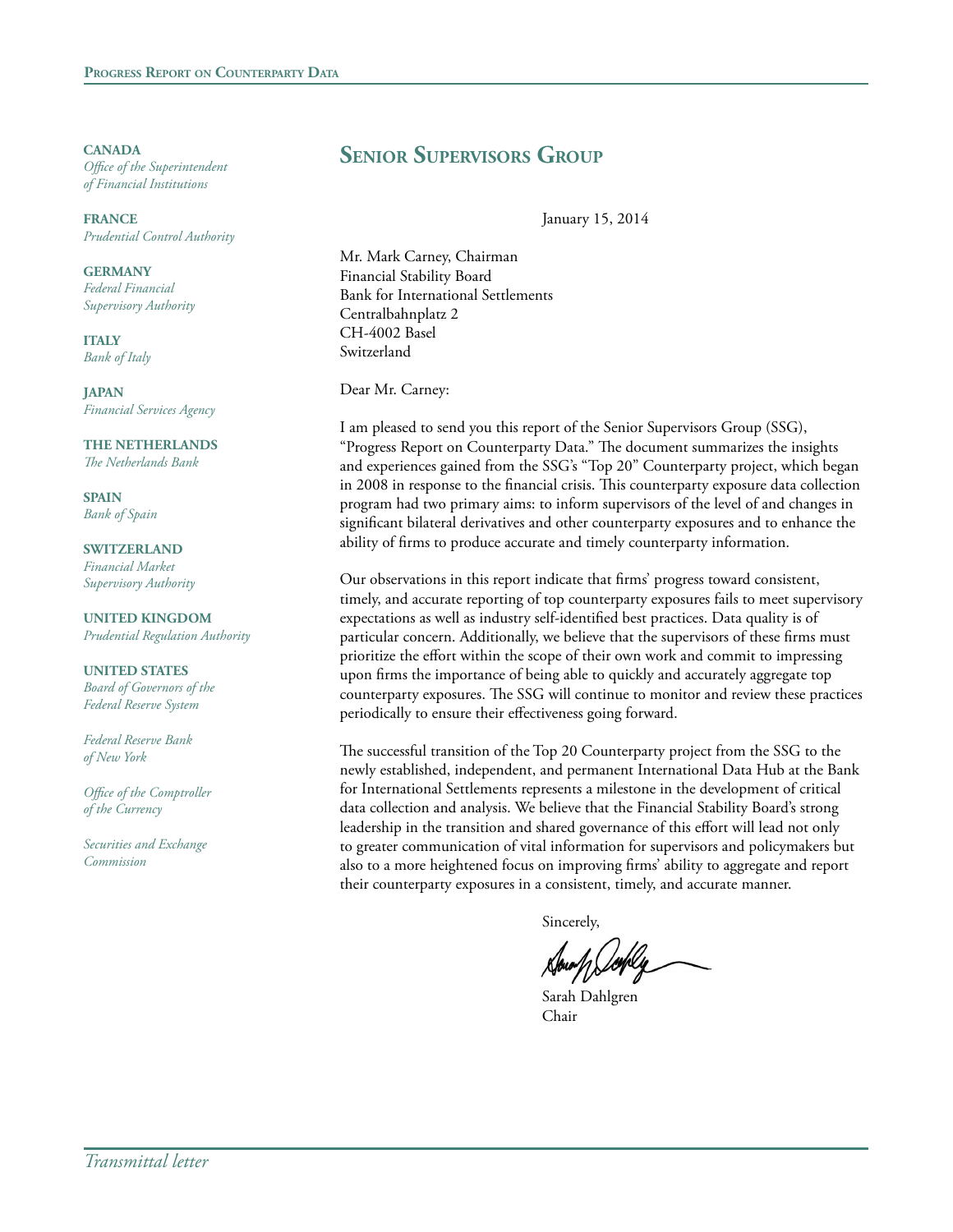# **CONTENTS**

| EXECUTIVE SUMMARY: SOME PROGRESS, BUT STILL NOT THERE 1  |  |
|----------------------------------------------------------|--|
|                                                          |  |
|                                                          |  |
|                                                          |  |
| BENCHMARK STANDARDS: EVALUATING REPORTING INSTITUTIONS 4 |  |
|                                                          |  |
|                                                          |  |
|                                                          |  |

# **Appendix: Reporting Firms and Requirements...................................................** 8

*This report may be reproduced, published, distributed, displayed and transmitted in its entirety so long as proper attribution and citation are provided as follows: "Senior Supervisors Group. For more information, see http://www.newyorkfed.org/newsevents/news/banking/2014/SSG\_ Progress\_Report\_on\_Counterparty\_January2014.pdf." Please send a notice with a copy of or citation to the reprinted, published or displayed materials to: SSG Secretariat, Financial Institution Supervision Group, Federal Reserve Bank of New York, 33 Liberty Street, New York, NY 10045. Translations of this report and abstracts or summaries prepared for reference purposes may only be published or distributed with prior written consent unless clearly marked as the work of the author of the translation, abstract or summary. Please contact the Secretariat for the Senior Supervisors Group as indicated above to request permission for the foregoing. This report may be included in a repository so long as there is no premium or charge above any general access or subscription fee applied to access it.*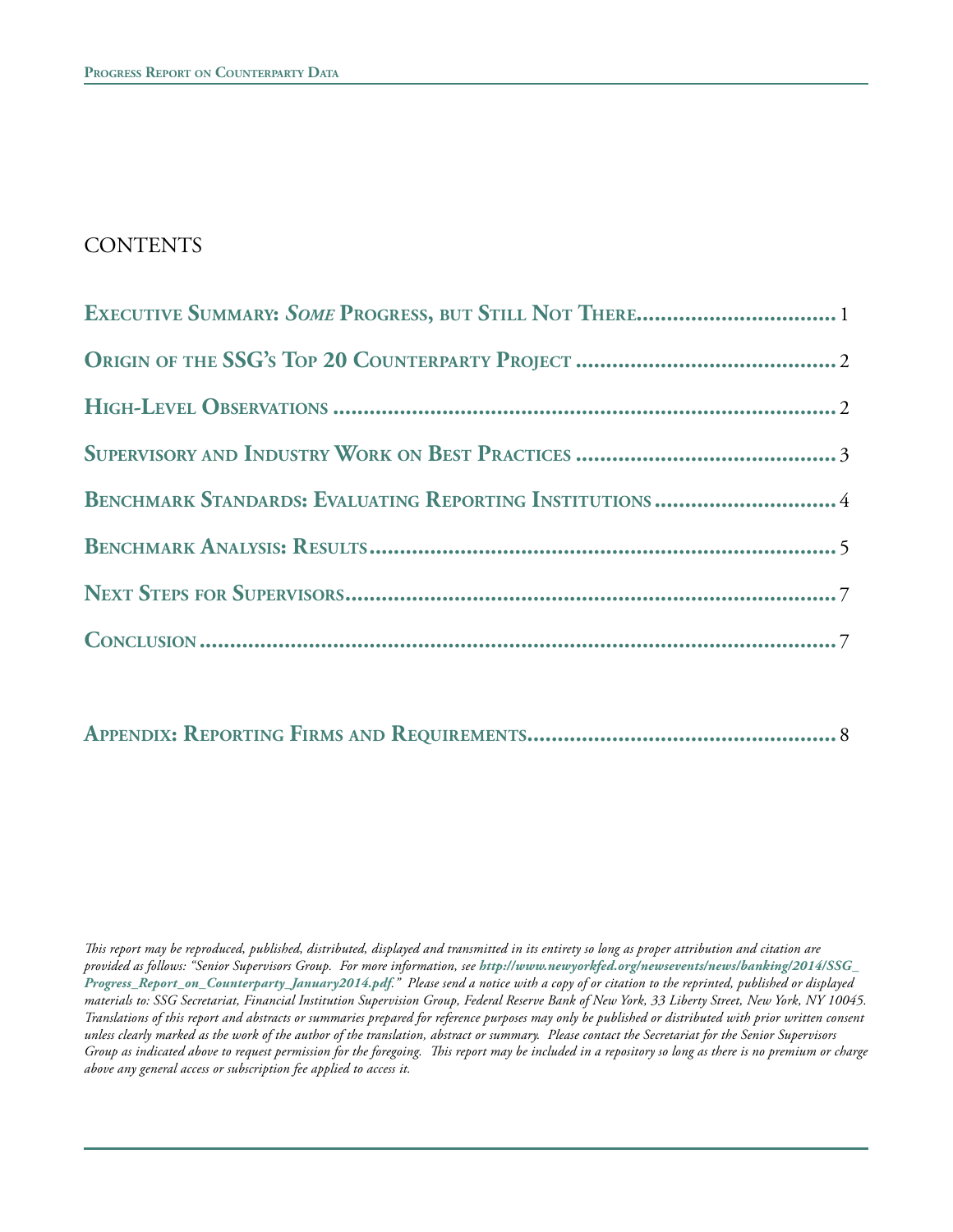# **Executive Summary:** *Some* **Progress, But Still Not There**

*Five years after the financial crisis, progress on timely and accurate counterparty risk measures has been largely unsatisfactory.*

Large, complex financial organizations can potentially engage in a broad array of financial transactions with a wide range of counterparties. It is therefore critical for these organizations to understand and manage counterparty exposures. Challenges understanding exposures can arise when a firm operates through many of its own legal vehicles, which in turn conduct business with many external entities, including some that may ultimately be owned by or affiliated with the same counterparty. Many firms discovered during the financial crisis that they could not aggregate counterparty exposures quickly and confidently, which limited their ability to make prudent business decisions in fast-moving markets and resulted in confusion and concern across the marketplace.

National supervisory authorities observed from these experiences that large financial firms had difficulty quickly and accurately aggregating counterparty exposures at the group level. In response, the Senior Supervisors Group (SSG)<sup>1</sup> sponsored a new counterparty exposure data collection program—known as the "Top 20" Counterparty project—during the crisis. The project aimed to inform supervisors across jurisdictions of the levels of and changes in significant bilateral derivatives and other counterparty exposures as well as to enhance their ability to respond. The Top 20 project began in late 2008 and continued through the financial crisis and the recovery.

Despite this initiative, we note that five years after the crisis large firms have made only some progress achieving timely and accurate measures of counterparty risk. Importantly, progress has been uneven and remains, on the whole, unsatisfactory. Given the rising need for accurate and timely counterparty data in firms' own and in supervisory stress-testing plans as well as in

<sup>1</sup> The Group includes senior supervisory authorities of major financial services firms in Canada, France, Germany, Italy, Japan, the Netherlands, Spain, Switzerland, the United Kingdom, and the United States.

other areas of supervisory work, such as collateral management, the lack of firms' progress is even more pronounced.

In March 2013, the Top 20 project transferred to a more comprehensive program administered by a new International Data Hub at the Bank for International Settlements (BIS). At this juncture, we take this opportunity to share insights and experiences from the project. This "Progress Report on Counterparty Data" includes background on the project, reporting expectations, and observations by supervisors and from firms' self-assessments. It also provides context and analysis to support two high-level, critical observations:

- <sup>l</sup> **Five years after the financial crisis, firms' progress toward consistent, timely, and accurate reporting of top counterparty exposures fails to meet both supervisory expectations and industry self-identified best practices. The area of greatest concern remains firms' inability to consistently produce high-quality data.**
- <sup>l</sup> **Supervisors of systemically important financial institutions and other firms that manage significant numbers or volumes of counterparty exposures should prioritize this effort within the scope of their own work. They should commit to impressing on their firms the importance and expectation of being able to quickly and accurately aggregate top counterparty exposures.**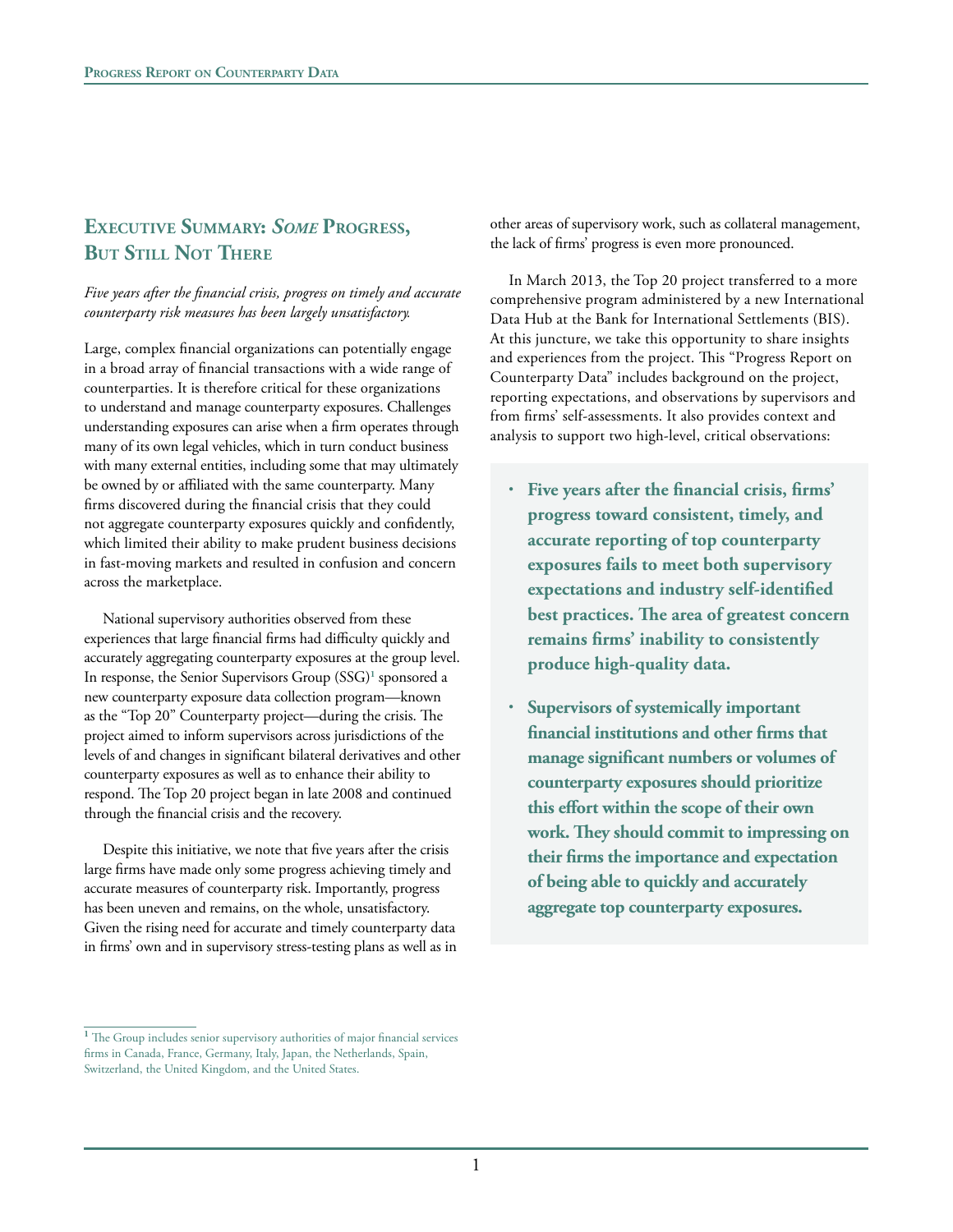# **Origin of the SSG'S Top 20 Counterparty Project**

#### *The project is a data collection and supervisory reporting program created in response to the financial crisis.*

The early stages of the financial crisis were marked by shortcomings in data aggregation and in timely reporting of counterparty risk–both to firms' own management and to supervisors. Incomplete and delayed risk capture combined with sharply moving markets to create confusion about levels, sensitivities, and, in some cases, direction of counterparty exposure. Those problems constrained the ability of firms' management to execute appropriate risk mitigation and capital conservation transactions and deprived supervisors of critical information needed to understand the true scale of interconnected exposures. The significant gaps in reliable counterparty credit data were one of many post-crisis weaknesses addressed by the Financial Stability Board, which has made improvements in data quality, risk management, and regulatory reporting a keystone of its multipronged reform agenda.

In response to the experiences of the crisis, in late 2008 the Senior Supervisors Group launched the Top 20 Counterparty project, a data collection and supervisory reporting program for the largest, most systemically important firms supervised by SSG members.

The project's goals were twofold:

- to provide supervisory authorities across jurisdictions with confidential information about large firms' exposure to each other and to common counterparties, the objective being to highlight concentrations and changes in bilateral exposure relationships that warrant further attention; and
- to test, and track over time, the ability of firms to produce accurate and timely counterparty exposure information across legal entities and products.

Initially, the SSG collected daily, global counterparty credit data for reporting firms' largest twenty exposures to each of three distinct types of counterparties: banks, nonbank financial institutions, and nonbank corporate counterparties. Data requested included not only counterparty credit risk exposure to derivatives and securities financing transactions but also exposure to traditional lending, short-term money placements,

and issuer risk. Gross risk exposures were offset by any credit hedges or collateral. While supervisors recognized that some firms would need to adapt their systems and processes to fulfill the data request, they nonetheless agreed that the firms were of sufficient size and complexity to meet these standards over time. Using these data, we approximated direct and indirect potential financial losses on institutions and identified and measured changes in peer relationships.

### **Top 20 Is Now Top 50**

This "Progress Report on Counterparty Data" follows the March 2013 transition of counterparty data collection and analysis from the SSG to a newly established, independent, and permanent International Data Hub at the BIS. With the move, the Top 20 Counterparty report has expanded into a more comprehensive Top 50 Counterparty report.**<sup>2</sup>** It represents a milestone in the development of critical data collection and analysis for global, systemically important financial institutions and other global financial institutions.

## **High-Level Observations**

With the transition to Top 50 reporting, we offer a few observations on progress made and the important work that lies ahead.

*Counterparty reporting should be a standardized process.*

Counterparty reporting for management and supervisors should be the product of standardized, repeatable, and highly automated processes. While some firms have developed their information technology infrastructure further to support improved counterparty reporting, many still rely on time-consuming and error-prone manual processes.

<sup>&</sup>lt;sup>2</sup> The Top 50 Counterparty report continues to capture credit exposure across the same product types as the Top 20 Counterparty report did. Modifications focus on streamlining requested metrics, clarifying data definitions for exposures already being reported, and capturing additional granularity to aid in data analysis and interpretation. Supervisors expect more systemically important firms to participate in the Top 50 program. See the appendix for more information on the reporting firms and metrics captured in the report.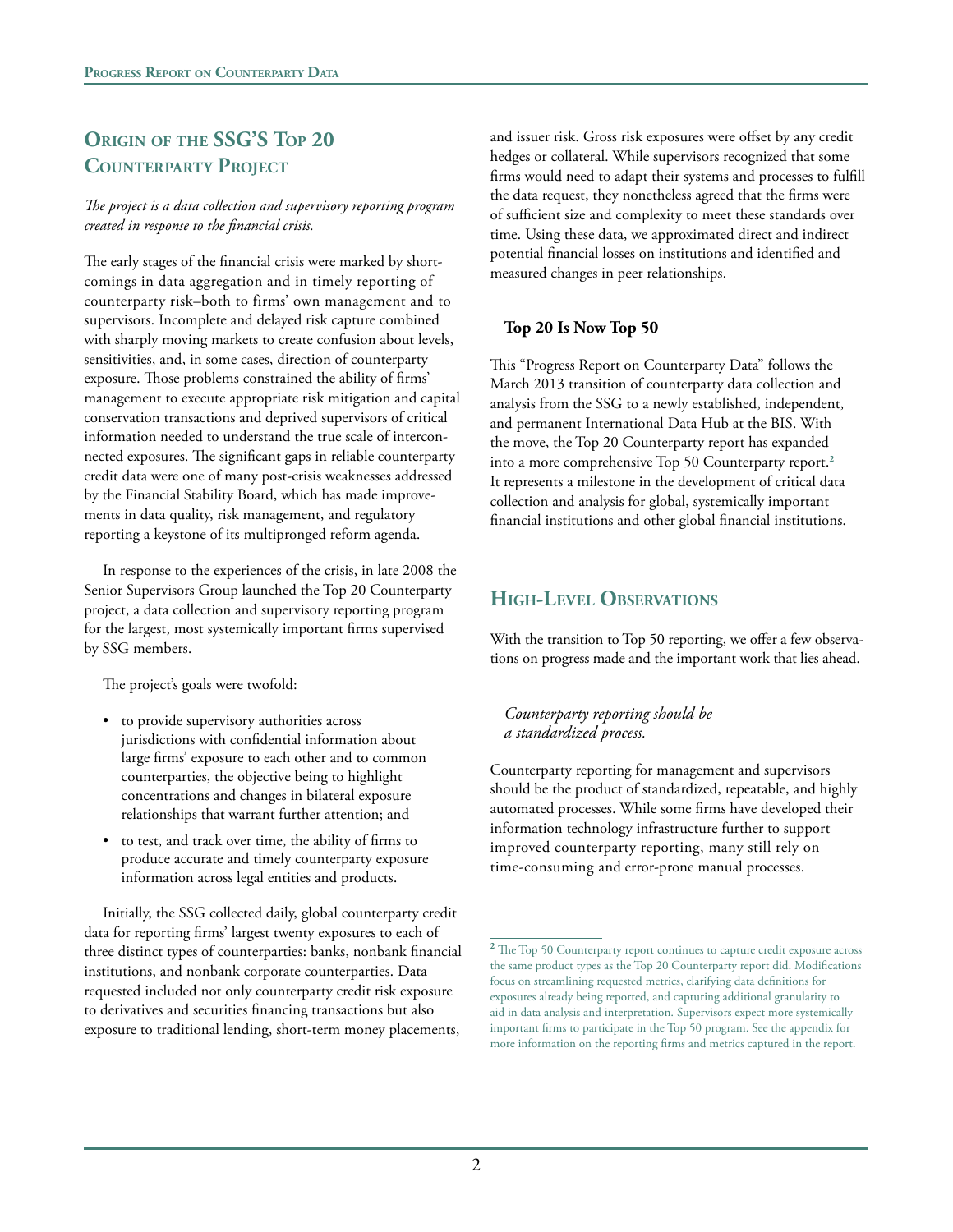### *Firms have made insufficient progress improving data quality.*

Firms should be farther along in their capacity to accurately report risk exposure. They have improved their data capture systems and can provide more complete and timely data; however, data accuracy is still noticeably deficient at many institutions. If firms cannot produce accurate data during relatively benign times, they would be unlikely to do so during periods of market stress, when exposures could be volatile and resources are operating under high-pressure conditions.

### *Firms and supervisors that have prioritized this effort have shown an improved understanding of risk.*

On a positive note, some firms that were the most challenged initially in meeting SSG reporting expectations improved their counterparty credit risk reporting processes and integrated Top 20 Counterparty reporting into their ongoing risk monitoring. These firms demonstrated an ability to gather and aggregate data quickly and accurately, with an improved understanding of their own counterparty exposures and potential concentrations. These improvements included data quality checks that facilitated self-identification and remediation of data issues.

Similarly, we note that firms whose supervisors prioritized the Top 20 Counterparty report as a critical regulatory tool performed better against the benchmark standards identified in this report than their peers did.

# **Supervisory and Industry Work on Best Practices**

#### *Public and private sector groups are working to build awareness of risk management.*

Frequent aggregation and reporting of critical counterparty exposure information, such as data collected in the Top 20 Counterparty report, is a common supervisory expectation and risk management best practice.

Accordingly, the Senior Supervisors Group has published several documents on risk management best practices, beginning in March 2008 with "Observations on Risk

Management Practices during the Recent Market Turbulence." The report assessed the risk management practices that helped make some firms better equipped than others to withstand market stresses in fall 2007. We released a follow-up report in October 2009, "Risk Management Lessons from the Global Banking Crisis of 2008," which explored critical risk management practices warranting improvement across the financial services industry. The report also raised the concern that changes to firms' risk management practices might not be sustainable as memories of the crisis faded and pressures to contain costs or pursue revenue opportunities increased. The report was followed by 2010's "Observations on Developments in Risk Appetite Frameworks and IT Infrastructure," which provided a critical assessment of improvements in formal risk appetite frameworks and highly developed information technology infrastructures as well as identified a need for greater improvement in firms' ability to aggregate data across their operations.

Other interested parties also worked to build awareness of risk management. In August 2008, for example, the private sector Counterparty Risk Management Policy Group III, or CRMPG III, recognized the deficiencies in the industry's ability to monitor and manage counterparty exposures effectively. The Group noted in its report, "**[Containing Systemic](http://www.crmpolicygroup.org/docs/CRMPG-III.pdf)  [Risk: The Road to Reform](http://www.crmpolicygroup.org/docs/CRMPG-III.pdf)**," that industry leaders expect firms to be able to monitor firmwide counterparty risk exposures to institutional counterparties within hours. While firms have made some progress, five years later the issue of timely and accurate data aggregation remains a significant area of concern. The Basel Committee on Banking Supervision (BCBS) made reference to the supervisory expectation of fast and automated firmwide aggregation of risk data in its January 2013 report "**[Principles for Effective Risk Data Aggregation and Risk](http://www.bis.org/publ/bcbs239.pdf)  [Reporting](http://www.bis.org/publ/bcbs239.pdf)**." While the BCBS paper was issued almost five years after the financial crisis, its themes and takeaways build on previous guidance and industry expectations and reemphasize the point that many firms still need to make significant progress on fundamental counterparty credit risk management and reporting practices. In fact, the BCBS followed up this past December with a report detailing "**[Progress in Adopting the](http://www.bis.org/publ/bcbs268.pdf)  [Principles for Effective Risk Data Aggregation and Risk](http://www.bis.org/publ/bcbs268.pdf)  [Reporting](http://www.bis.org/publ/bcbs268.pdf)**," which highlights similar findings as those in our SSG report, namely, that firms must "upgrade IT systems and governance controls," while making greater progress in their "risk data accuracy, completeness, timeliness and adaptability."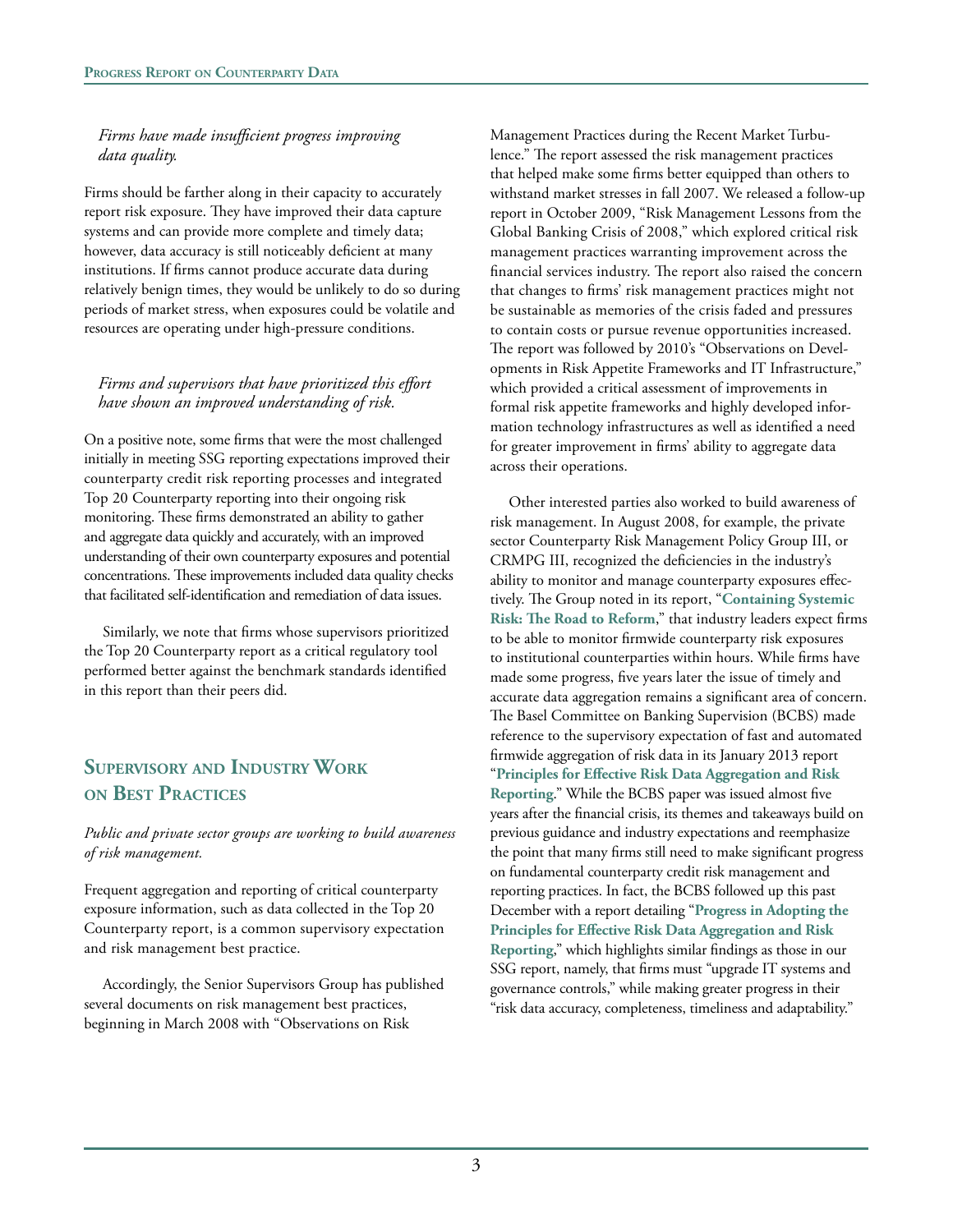## **Benchmark Standards: Evaluating Reporting Institutions**

#### *Firms are expected to perform at high levels against three critical benchmarks.*

The various public and private sector publications on risk management best practices point to a common set of expectations for *timeliness and frequency, data aggregation,* and *data quality*. The assessment of participating firms' performance against these expectations was undertaken by the SSG Secretariat**<sup>3</sup>** based on Top 20 Counterparty reporting through the end of 2012. As a supplement to the reported data, the nineteen participating firms completed an ongoing, annual self-assessment of their reporting processes, data capture, and challenges associated with contributing to the Top 20 Counterparty report.

### **Timeliness and Frequency**

**"Banks' credit systems should generate aggregate and up-to-date risk data on an end-of-day basis while maintaining accuracy and integrity. In times of stress, all relevant and critical credit, market, and liquidity exposure reports should be available within a short period of time, possibly intraday."**

*CRMPG III – "Containing Systemic Risk: The Road to Reform," Section IV.6a*

Timeliness and frequency refers to firms' ability to contribute to the Top 20 Counterparty report with the frequency required by the SSG, with an appropriate lag. In 2012, the benchmark for timeliness and frequency of submissions required firms to provide reports on a weekly basis with a lag of trade date plus three business days  $(T+3)$  or better.

In 2008, the lack of timely ad hoc data or firm MIS reports influenced our initial decision to require strict, daily reporting

for the Top 20 Counterparty project, at a T+2 lag. The goal of daily reporting was to ensure that firms could produce critical information quickly, particularly during stress events. In April 2011, we reduced the required reporting frequency of weekly submissions to  $T+3$  or better, with the expectation that firms would maintain the ability to report data daily in a stressed environment. Supervisors also expected firms to perform more robust data quality assurance (DQA) given the additional time, with the goal of improving data quality.

### **Data Aggregation**

**"Banks should capture and aggregate all material risk data across the banking group. Data should be available by business lines, legal entity, asset type, industry, region, and other groupings, as relevant for the risk in question, that permit identifying and reporting risk exposures, concentration, and emerging risks."**

*BCBS – "Principles for Effective Risk Data Aggregation and Risk Reporting, Principle 4 – Data Completeness"*

The SSG evaluated firms' ability to aggregate and consolidate exposure data according to the Top 20 Counterparty report instructions based on self-reported capabilities in the annual self-assessment. In 2012, the three criteria for data aggregation capabilities included the following:

- capturing at least 95 percent of exposures to reported counterparties globally and by business line;
- • reporting seven critical metrics as requested and defined in the instructions; and
- updating seven critical counterparty metrics according to the following schedule: derivativesrelated fields (daily), credit valuation adjustments (CVA; weekly), repo (daily), securities lending (daily), traditional lending-related fields (monthly), short-term money placements (daily), and issuer risk (daily).

**<sup>3</sup>** The Federal Reserve Bank of New York serves as Secretariat for the Group; it compiled and reported on the Top 20 Counterparty data on the SSG's behalf until the March 2013 transition to the BIS International Data Hub.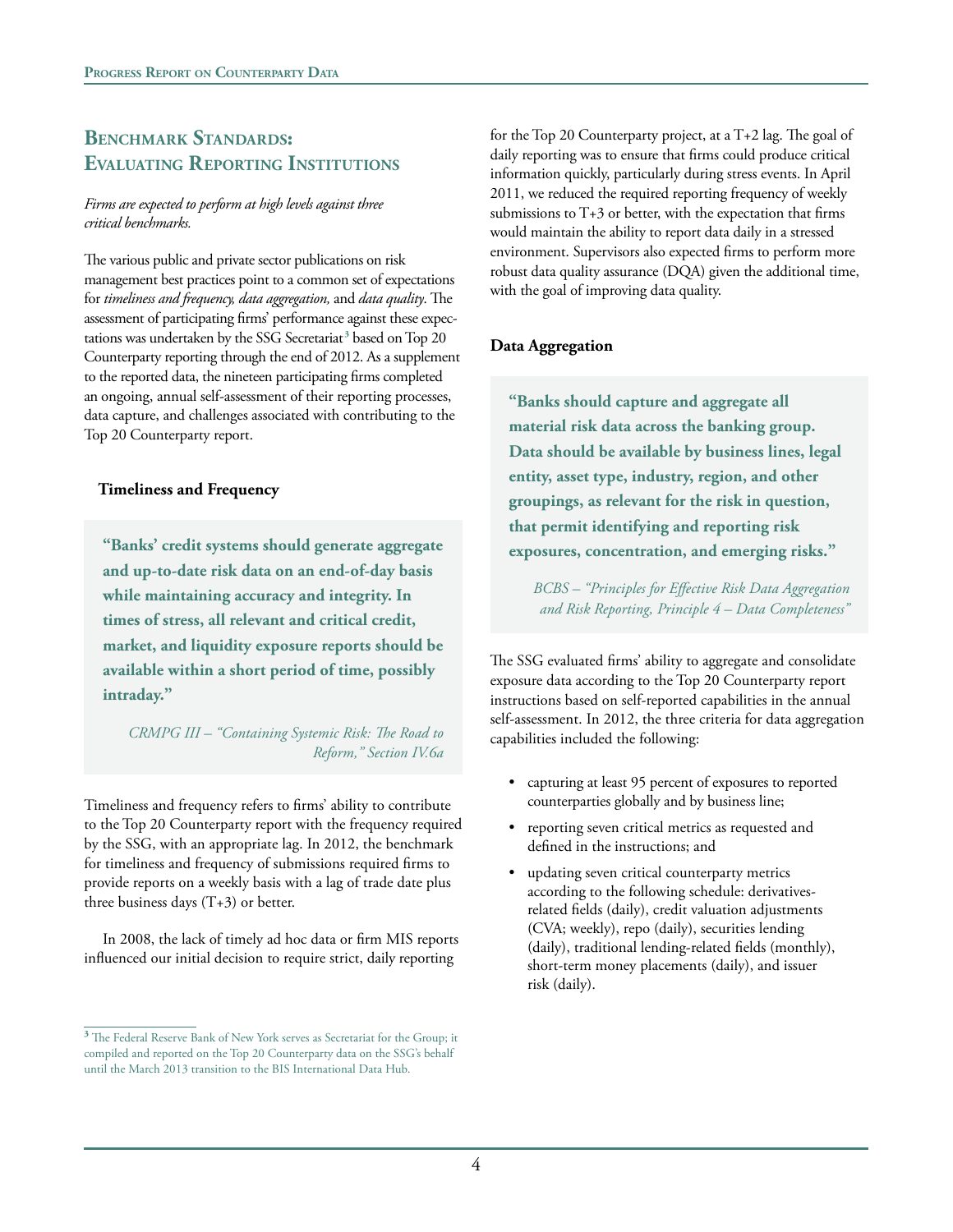#### **Data Quality**

**"Banks should be able to generate accurate and reliable risk data to meet normal and stress/crisis reporting accuracy requirements. Data should be aggregated on a largely automated basis so as to minimize the probability of errors. Supervisors expect banks to measure and monitor the accuracy of data and to develop appropriate escalation channels and action plans to be in place to rectify poor data quality."**

*BCBS – "Principles for Effective Risk Data Aggregation and Risk Reporting, Principle 3 – Accuracy and Integrity," Paragraph 40*

Data quality refers to the adequacy of report submissions, including data accuracy. Performance against this metric provides the SSG with confidence in the ability of firms to produce high-quality data on a consistent basis.

We assessed firms on the number and severity of data issues identified during a given year as well as over time. Data issues designated as "high severity" could materially affect the output of our analysis; those designated as "low severity" did not materially affect the output. However, these issues required manual intervention in what is an otherwise automated upload process, delaying the analysis and increasing the probability of user error.

## **Benchmark Analysis: Results**

#### **Timeliness and Frequency**

*The majority of reporting firms have met SSG benchmark standards by demonstrating an ability to report consolidated top counterparty exposures weekly on a T+3 basis.*

As of 2012, thirteen of the nineteen firms (68 percent) met SSG benchmark standards for timeliness and frequency, submitting weekly reports on a T+3 basis or better. Canadian banks led all peers by submitting consistently on a T+2 basis

at the request of their supervisors. However, some firms, primarily E.U. banks, still struggled to meet the standards. In 2012, five E.U. banks could not submit the report with a  $T+3$ lag. Two E.U. banks did not submit the report weekly, but rather biweekly and monthly, respectively, at substantial lags.

Firms that successfully submitted weekly data on a T+3 basis observed that enhanced automation has aided timely reporting. In 2012, 85 percent of firms had 80 percent or more automated data feeds, compared with 68 percent of firms in 2011 and 56 percent of firms in 2010. Banks with relatively less significant portfolios have shown the most improvement in automated report production.

Many of the same firms that were challenged to provide daily data in 2008 through 2010 also struggled to meet weekly requirements from 2011 onward. The primary reason for late submission was insufficient time to conduct internal data quality checks following aggregation across systems or locations, due to the manual nature of investigating large movements in the data. The SSG Secretariat also noted that institutions whose supervisors prioritized the Top 20 Counterparty exercise were more likely to produce the report at the required frequency and in a timely manner or to improve their reporting capabilities rapidly until they were able to do so. Taken together, supervisors remained skeptical of some firms' ability to aggregate exposures more frequently than weekly, particularly during times of market stress.

After the move to weekly reporting in 2011, one U.K. and one U.S. firm continued to contribute to the Top 20 Counterparty report daily for internal reporting and management purposes while submitting to the SSG on the same weekly schedule as the other firms. This gave supervisors additional comfort about the ability of these firms to submit these data on a daily basis during times of market stress, as the infrastructure surrounding the increased reporting is already in place and functioning during times of relative calm.

### **Data Aggregation**

*Overall, firms have made progress aligning with SSG benchmark standards by capturing all material risk exposures requested in the Top 20 Counterparty report. But gaps remain for several firms to fully meet Top 20 data aggregation expectations.*

Since 2008, firms have made substantial progress in their ability to aggregate data for completing the Top 20 Counterparty report. This progress was particularly notable in their improved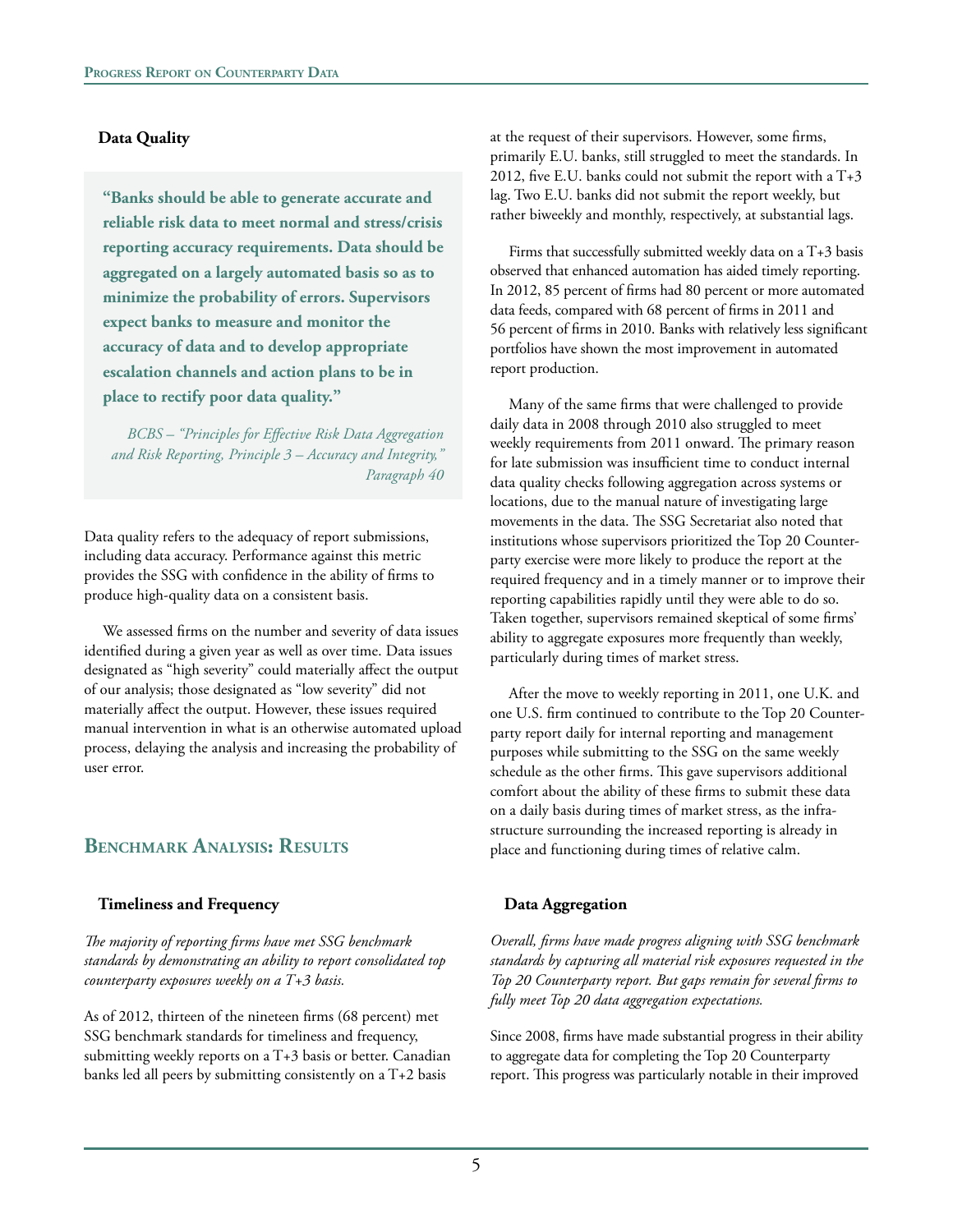ability to capture exposures globally and by business line, aggregate data to the ultimate parent level, incorporate new and meaningful counterparties (such as central counterparties), and report critical metrics as defined in the instructions. Early aggregation issues such as the omission of fields or failure to report exposures have largely been resolved. However, challenges remain, particularly in updating certain critical metrics like CVA on a sufficiently frequent basis. Given that the Top 20 report contains a subset of counterparties to which firms have exposure, these ongoing challenges call into question firms' ability to aggregate exposure for all counterparties.

With respect to exposures, data capture improved over the life of the reporting project, as all nineteen firms self-reported that their submissions captured at least 95 percent of exposures to counterparties globally and by business line in 2012. This was a significant improvement from 2010 and 2011, when only 75 percent and 90 percent of firms, respectively, met this standard.

When it came to reporting critical metrics as defined in the instructions, sixteen firms (84 percent) self-reported meeting this criterion in 2012, compared with 70 percent in 2010. One E.U. firm significantly lagged its peers, as it could not report five of the seven critical metrics as defined in the instructions.

With respect to updating critical metrics per benchmark frequencies, only nine firms (47 percent) were able to do so on a sufficiently frequent basis in 2012. This reflects poor progress compared with 44 percent in 2010, when critical metrics were required to be updated daily. In 2012, eight E.U., one U.S., and one Canadian firm could not update all seven critical metrics per benchmark frequencies.

More specifically, in 2012 eighteen firms (95 percent) self-reported the ability to update their derivatives exposures daily. One E.U. firm updated certain, but not all, of its exposures on a daily basis. Similar to prior years, CVA was the most challenging metric for firms to report, with less than half (47 percent) able to update this metric weekly. One E.U. firm reported that it only calculates this critical counterparty risk metric quarterly, down from monthly in 2011. Similarly, another E.U. firm now calculates CVA monthly, as opposed to daily in 2011. A third E.U. firm does not calculate CVA at all.

In 2012, eighteen firms (95 percent) self-reported that they could update their securities financing transaction exposures daily. One E.U. firm and one Canadian firm remained unable to separate securities lending and repo exposures, reporting both in the securities lending field. This has been a challenging metric for these two firms since the inception of their reporting.

Similar to 2011, all nineteen firms were able to update traditional lending exposures monthly and short-term money placement exposures daily per benchmark standards. Eighteen firms (95 percent) could update their issuer risk exposure daily.

### **Data Quality**

*Recurring data errors indicate that many firms are below SSG benchmark standards for data quality and cannot measure and monitor the accuracy of the data they submit or rectify quality issues in a timely manner.*

Categorizing data quality issues in Top 20 reporting required the SSG Secretariat to evaluate the materiality, in addition to the root causes, of the errors identified through its data quality assurance process. We attribute the poor data quality observed in 2012 to 1) data aggregation issues that have not been remedied by advances in automation capabilities at reporting institutions and 2) a breakdown in controls and governance associated with the Top 20 Counterparty process.

While we note that the level of high-severity data issues has decreased over the life of the Top 20 Counterparty project, the frequency of data errors has not diminished proportionally to firms' reported improvements in aggregation and automation capabilities over time. The most commonly observed quality issues are large data spikes or large anomalies in the historical data trend, which are generally flagged during our DQA processes and should be easily identified by reporting institutions prior to submission of the report. In 2012, fourteen of the nineteen firms (74 percent) reported challenges conducting adequate and timely DQA prior to report submission. Furthermore, thirteen firms (68 percent) reported challenges investigating large movements and trends in data prior to submission. Common reasons cited include issues associated with data reconciliation across systems and confirmation of figures with subject matter experts across locations.

Breakdowns in controls and governance procedures around the Top 20 Counterparty reporting process have also contributed to a decline in data quality standards. In 2012, the SSG noted that two U.S. firms reverted to providing poorer data than in previous years – primarily due to turnover in the areas producing the report, which led to lapses in quality controls. Combined, these issues raise supervisory concerns about firms' ability to provide accurate data during periods of stress.

While the overall quality of data submitted during 2012 declined, several firms did improve over the course of the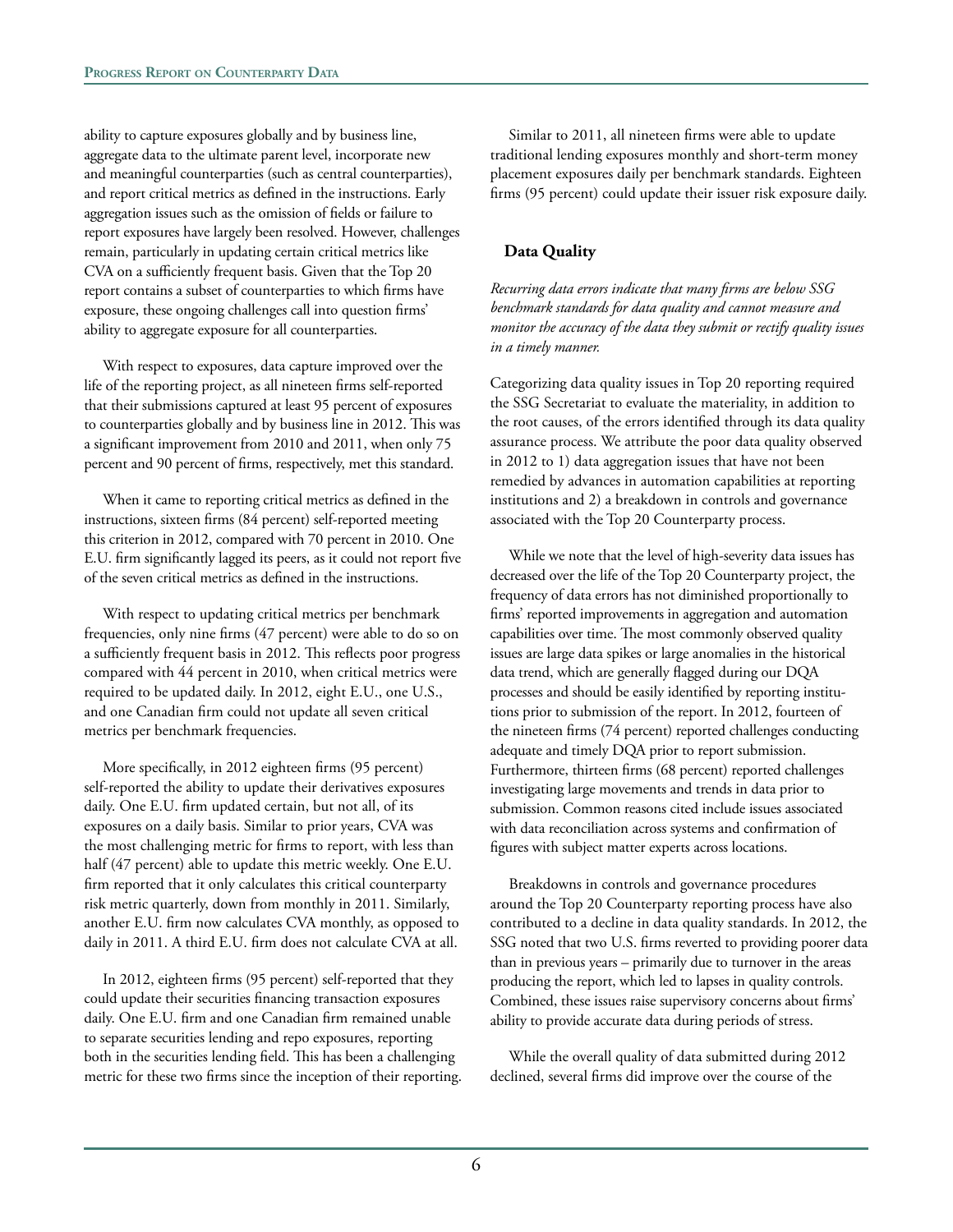project. Several E.U. firms reviewed any weekly exposure movements that exceed a given dollar threshold and one E.U. firm tailored these thresholds to the various counterparty types captured in the template. Two U.S. firms and one U.K. firm employed a similar practice, investigating any exposure movements that exceed predefined percentage changes. Another U.S. firm held a monthly call to discuss reporting issues identified by either the SSG Secretariat or the bank.

Finally, as the project progressed we observed an uptick in the number of self-reported data errors and revised data submissions by several firms. The data errors provided supervisors with a better understanding of specific firms' data quality issues as well as greater comfort in the quality of their data and processes. This outreach by firms is invaluable, as there are many data errors that cannot be identified through DQA by a third party.

## **Next Steps for Supervisors**

#### *Significant work remains for supervisors as well.*

The ability to aggregate exposures to top counterparties in a timely and accurate manner is a supervisory expectation and a critical business need for systemically important financial institutions and other firms that manage significant numbers or volumes of counterparty exposures. Supervisors of systemically important financial institutions and other firms that manage significant numbers or volumes of counterparty exposures should prioritize this effort within the scope of their own work and commit to impressing upon their firms the importance of this expectation.

As firms continue to make progress in counterparty risk reporting and risk management, supervisors should provide them with feedback and peer perspective on their data aggregation, reporting, and counterparty risk monitoring abilities. We expect supervisors should need to commit more time and resources for the process to achieve the desired results now that they are liaising directly with the International Data Hub. To that end, supervisors should conduct ongoing monitoring or periodic examinations of firms' processes to confirm the validity of the reporting process and the accuracy of the data.

## **Conclusion**

#### *There is much room for improvement.*

The "Progress Report on Counterparty Data" provides a valuable update on supervisory efforts to improve counterparty credit risk management in large, systemically important financial institutions. It comes on the heels of five years of Top 20 Counterparty report production and the successful transition of project management from the SSG Secretariat to the BIS International Data Hub. As we outline in this report, while firms have made progress in certain key areas of counterparty risk management, on the whole current practices fail to meet supervisory expectations or industry self-identified best practices for timely and accurate reporting of top counterparty exposures.

Firms' difficulties producing the Top 20 Counterparty report accurately and on time may reflect their inability to aggregate exposure to all counterparties. While some firms involved in the project met all supervisory expectations for timeliness and frequency, data aggregation capabilities, and data quality, others failed to make as much progress as expected. Going forward, supervisors will expect firms to continue to devote time and attention to the infrastructure necessary to aggregate and update exposures accurately and in a timely manner. This includes the ability to thoroughly review data quality and trend analysis to identify data anomalies. Attention is even more critical now, given the evolution from the Top 20 to the Top 50 Counterparty report, which is challenging firms to provide exposure data on a more granular and precise basis.

Firms should continue to prioritize controls and governance even in times of relatively well-functioning and stable markets. They should integrate recurring regulatory requests, such as completing the Top 20/Top 50 Counterparty reports, into their ongoing risk management control process, rather than view these reports as "one-off" requests outside the scope of ongoing risk management.

Finally, supervisors must make it a high priority for the firms they oversee to aggregate and report exposures in a timely and accurate fashion. Neither supervisors nor firms should lose sight of this critical piece of risk management, particularly as memories of the financial crisis begin to fade.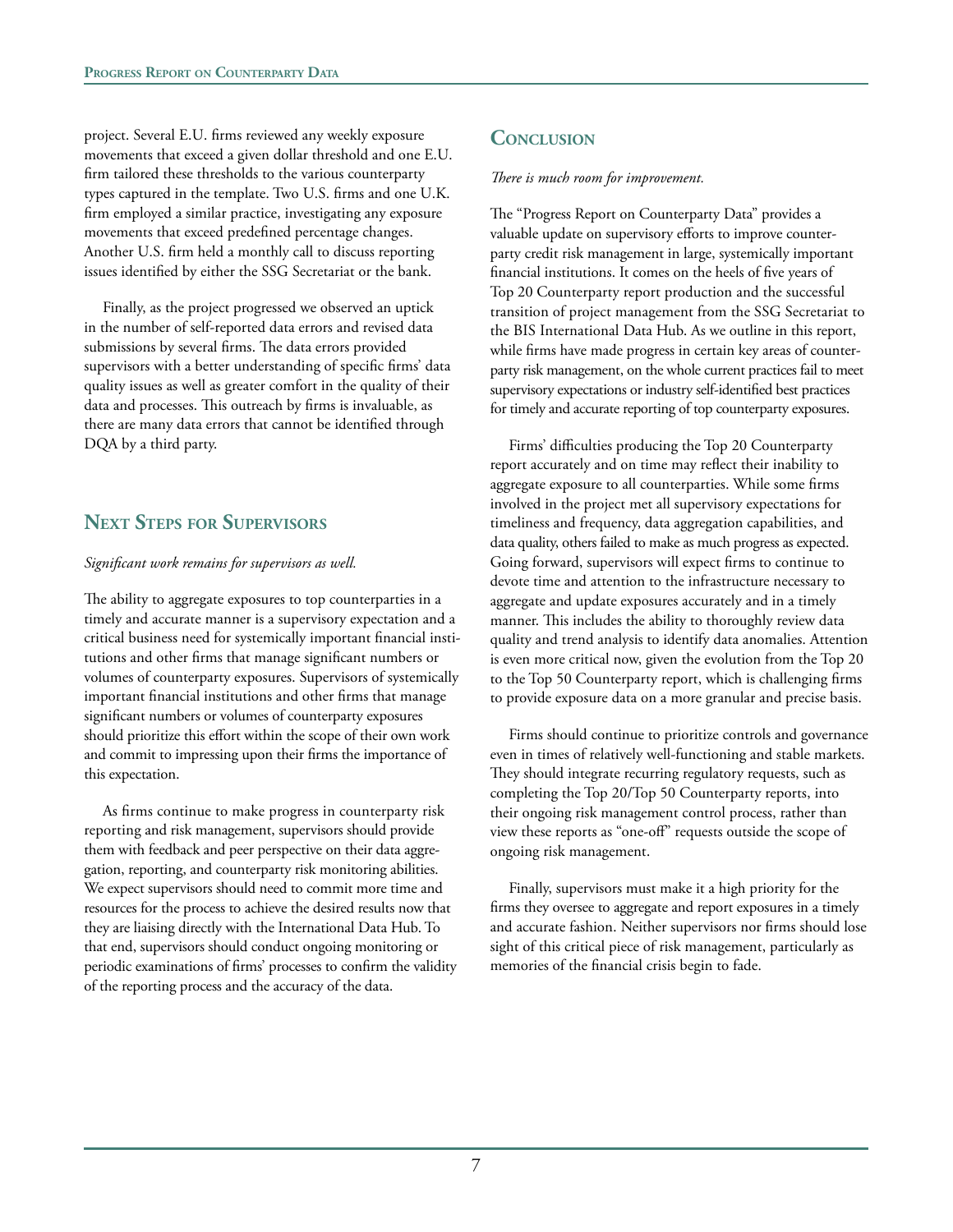# **Appendix: Reporting Firms and Requirements**

As of December 2012, the Top 20 Counterparty reporting network comprised nineteen global financial institutions from eight SSG member jurisdictions.

| Country              | <b>Supervisory Authority</b>                                  | <b>Firm Name</b>                          | <b>Start of Official</b><br><b>SSG Reporting</b> |
|----------------------|---------------------------------------------------------------|-------------------------------------------|--------------------------------------------------|
|                      |                                                               |                                           |                                                  |
| Canada               | Office of the Superintendent of Financial Institutions (OSFI) | Bank of Nova Scotia                       | March 2010                                       |
|                      |                                                               | Royal Bank of Canada                      | March 2010                                       |
|                      |                                                               | <b>Toronto Dominion</b>                   | March 2010                                       |
| France               | Autorité de Contrôle Prudentiel et de Résolution (ACPR)       | <b>BNP</b> Paribas                        | October 2008                                     |
| Germany              | Bundesanstalt für Finanzdienstleistungsaufsicht (BaFin)       | Deutsche Bank                             | October 2008                                     |
| Italy                | Banca d'Italia (Bd'I)                                         | Intesa Sanpaolo                           | September 2010                                   |
| Spain                | Banco de España (BdE)                                         | Banco Bilbao Vizcaya<br>Argentaria (BBVA) | January 2011                                     |
|                      |                                                               | <b>Banco Santander</b>                    | <b>July 2010</b>                                 |
| Switzerland          | Financial Market Supervisory Authority (FINMA)                | Credit Suisse                             | October 2008                                     |
|                      |                                                               | <b>UBS</b>                                | October 2008                                     |
| United Kingdom       | U.K. Prudential Regulation Authority (PRA)                    | Barclays                                  | October 2008                                     |
|                      |                                                               | <b>HSBC</b>                               | November 2008                                    |
|                      |                                                               | Royal Bank of Scotland                    | October 2008                                     |
| <b>United States</b> | Federal Reserve Board of Governors; Federal Reserve           | <b>Bank of America</b>                    | October 2008                                     |
|                      | Banks of New York and Richmond; Office of the                 | Citigroup                                 | October 2008                                     |
|                      | Comptroller of the Currency (OCC); Securities                 | Goldman Sachs                             | November 2008                                    |
|                      | and Exchange Commission (SEC)                                 | JPMorgan Chase                            | October 2008                                     |
|                      |                                                               | Morgan Stanley                            | November 2008                                    |
|                      |                                                               | Wells Fargo                               | October 2008                                     |